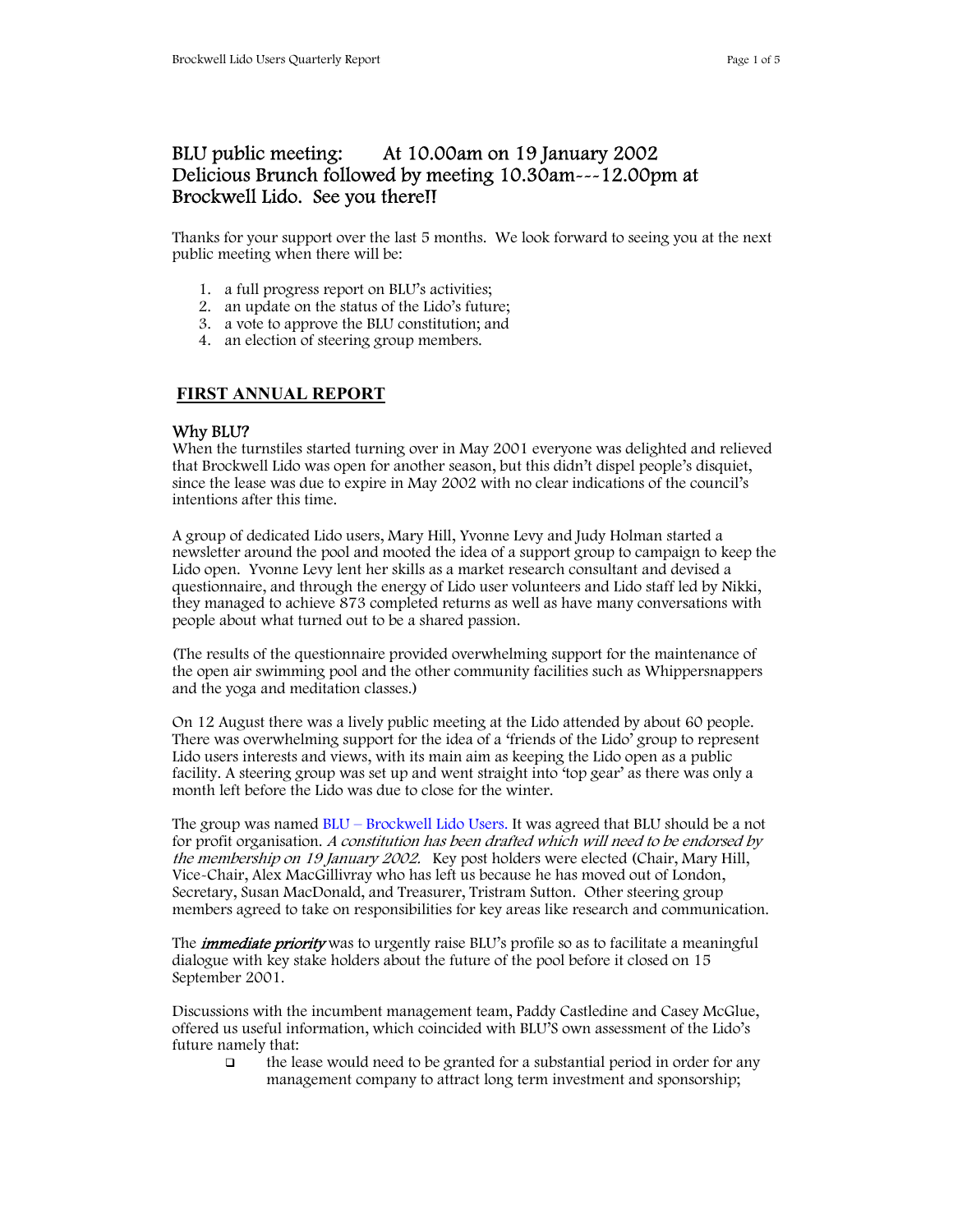- the lido by itself was not viable because of climate considerations and would need additional cash generating facilities introduced in order to subsidise the open air swimming pool;
- as the council was considering going out to tender, and the pool was an expensive facility to run, there was a concern that the site might be passed to a corporate sports facility who would develop it as a luxury facility to make it viable thereby undermining its essentially community focused public base.

However, essential to BLU's aims and philosophy was the need to act as a *completely* independent organisation, ensuring a voice for users and that decisions were not in any way partisan to any interest groups. Therefore over the past 5 months BLU has discussed the aim, to keep the Lido open and flourishing, with a wide variety of stakeholders.

On 13 September 2001 there was a further public meeting of BLU attended by about 100 people. The meeting was addressed by Councillor Paul McGlone and by local Councillor Peter O'Connell.

Cllr McGlone informed the meeting that the council was absolutely committed to keeping the Lido open. He went on to say that the council would be market testing (i.e. putting the matter out to tender) and would be seeking bids. He also said that the Council was duty bound to get best value and that they were not in a position to put any money into the project.

Paddy and Casey put their position to the meeting, particularly the need for an urgent resolution since they had potential sponsors who would not weather uncertainty for any length of time. They had a number of ideas for improving income generation that were well received by BLU members.

The meeting was also addressed by Caroline and Kirk from Whippersnappers who offer early learning opportunities, specialising in music, running 18 workshops for 250 children per week and their carers at the Lido, as well as a substantial number of children in schools in their outreach programme. Caroline informed the meeting that on the strength of their work they had been able to secure a £20,000 charity grant. The Lido offered a unique facility in a safe and familiar environment and in a climate where public provision for under 5s had declined they were offering a creative and thriving facility for children and their families.

The meeting also heard from Aidan Dunsdon on behalf of members from the Yoga Martial Arts and Meditation classes. There are 26 classes a week, attended by around 300 students who are participating in several different kinds of Yoga, from beginners to advanced levels as well as Tai Chi and Meditation classes.

The meeting gave BLU's Steering Group an overwhelming mandate to campaign to keep the Lido open.

One of the first priorities, therefore, was to open a Bank Account, which was duly done by Tristram Sutton our Treasurer. Funds collected at the previous open meetings total £331.15 which is the balance of the BLU account excluding the cost of this mail-out. Funding has been an on going discussion. Once our constitution and future activities are agreed, we will be able to forecast our expenditure more accurately. Ros Price is preparing an application to local charities. Thanks to everyone who put their hand in the pocket at the public meeting on 14 September.

Since then a number of Lambeth Councillors and our local Member of Parliament have been contacted. MP Tessa Jowell's office was contacted and we were informed that Ms Jowell has a very positive view about the maintenance of the Lido as an open air local facility.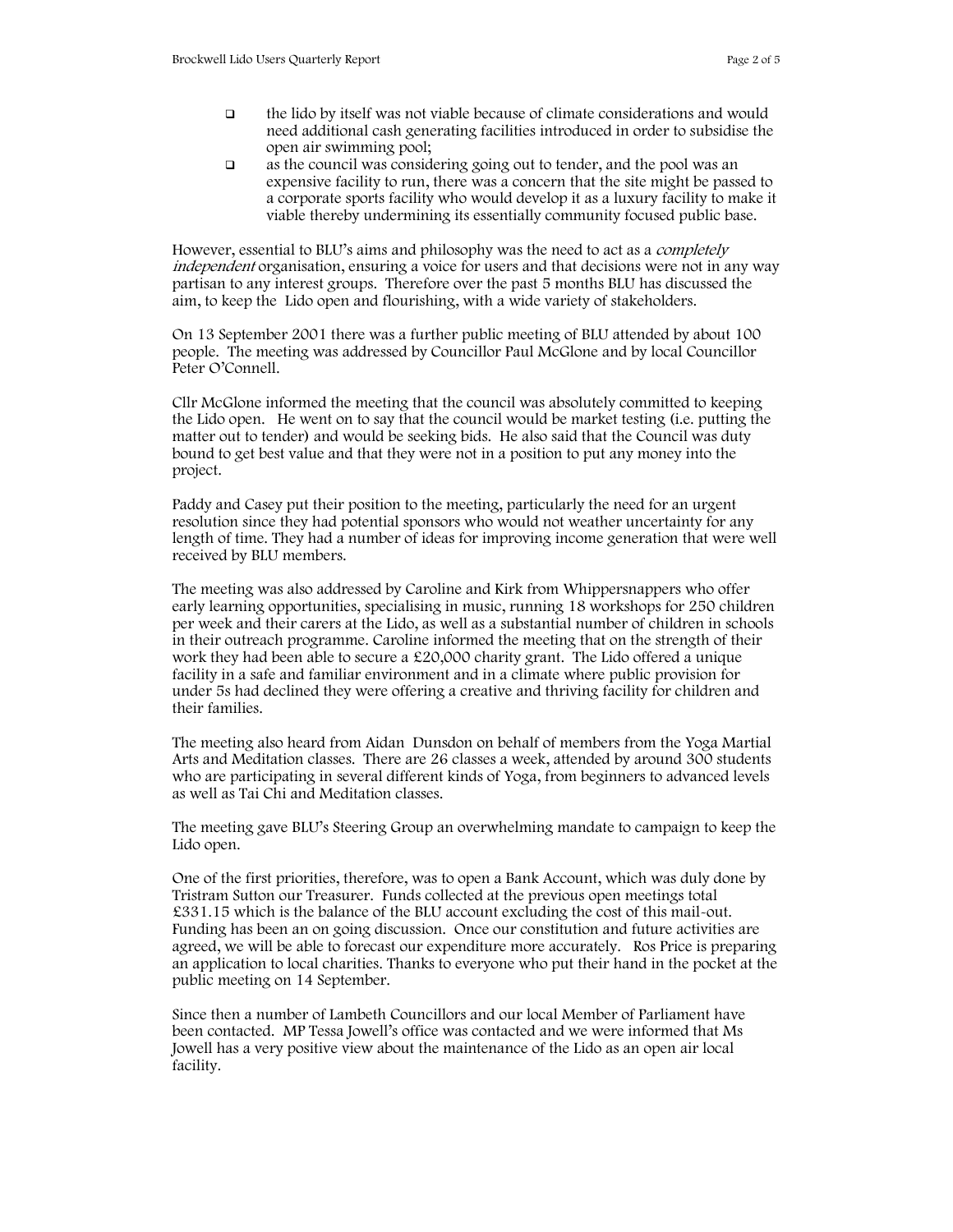BLU has lobbied key local people who are well known in media and sympathetic to BLU's aims and many of them are well disposed to using their profile and influence if there is a future need for a more vociferous campaign.

BLU has networked with local community groups including Herne Hill Forum, Brixton Forum, Friends of Brockwell Park, Brockwell Park Management and Advisory Committee (MAC). On 18 November we met with Derek Hoare, chair of Brockwell Park MAC, joint chairs of Herne Hill forum Giles Gibson and Alan Gaunt and previous Lido campaign veteran, Michael Boyle, to look at the nature of the relationship between BLU and local community fora. There was a lively discussion and it was generally agreed that a Lido committee as part of the Herne Hill Forum would be helpful.

We met with Ian Barclay from Torkildsen Barclay Consultants who researched the 'Brockwell Park Lido Options Report' who listened attentively to what we had to say and accurately summarised BLU's views in his report.

We attended Lambeth's Assets Committee.

Philip Kolvin, Chair of the very successful Save Crystal Palace Campaign, attended a steering group meeting to offer advice and support. Phil was very excited about the idea of BLU becoming a development trust. Judy Holman undertook to research this further. Her findings were that this would be quite a complex and lengthy process and that the Lido might not fit the criteria. It would move the emphasis from a users' group to a charity seeking to have a substantial stake in running the Lido. The Steering Group felt it was a little early in the process to be taking such far-reaching steps but it would certainly be an inspiring thought for the future. It is clearly an approach that the MAC are giving a lot of thought to as well.

It goes without saying that we have been in a regular dialogue with Casey and Paddy and have we feel established a relationship of mutual respect and look forward to that continuing in the New Year.

We were also pleased, that upon request, a meeting with Cllr Paul McGlone was offered very speedily, just prior to the Consultation Report being released on 23rd November 2001. Our two main aims were to ensure that we were able to access the Consultant's report and to ensure that we would be consulted in the development of the tender and the consideration of the applicants. We were duly emailed the report and Cllr McGlone was receptive on the latter two requests.

### RECENT DEVELOPMENTS

The Consultant's report offered 4 options:

- Continue the present arrangements with a subsidy and look at a trust possibly managing the Lido
- □ Closure
- Closure and Redevelopment as a 5 a side football centre
- $\Box$  Partial site development to subsidise the Lido by:
	- (a) Permitting a commercial health and fitness development whereby the ground rent is used to subsidise the Lido;
	- (b) Permitting an integrated community Lido/health and fitness development managed by a local trust with capital input from the Council or other sources;
	- (c) Permitting an integrated community Lido/health and fitness development managed y a specialist private operator who will invest the capital.

The view of the Consultant was: '.....that the Lido is considered to be a community facility, and therefore that some form of community involvement in its management – either in an advisory capacity or via a more direct community management route – should be pursued. However, all parties must realise that the Lido cannot be sustained without some commercial development on or adjacent to the site to generate sufficient revenue to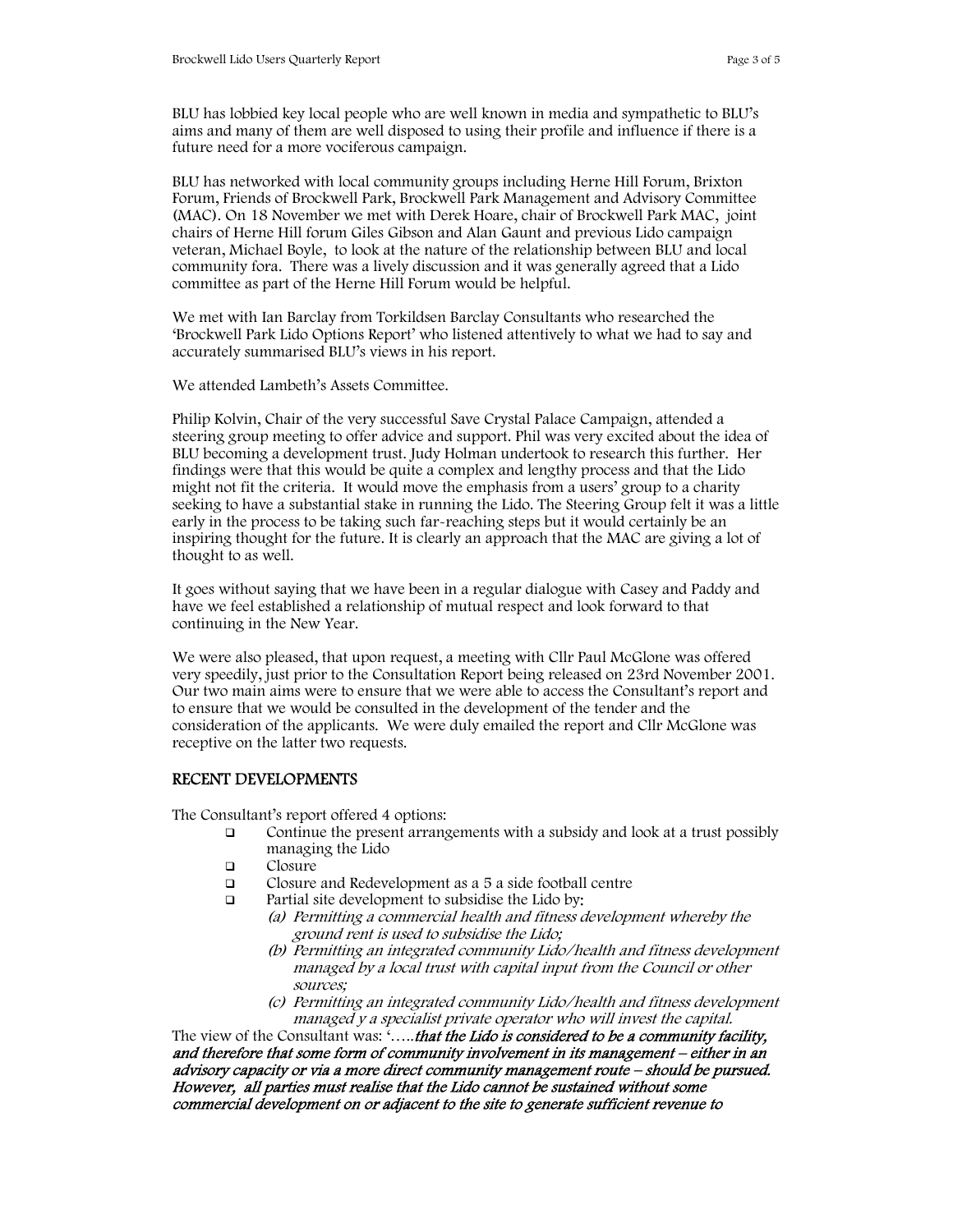#### subsidise the Lido's ongoing operation and upkeep, and therefore commercial interest needs to be formally sought. The various community and interest groups will also need to decide between themselves the mechanism for, and the extent of their future involvement.'

Ian Barclay then goes onto suggest an intense timetable for consultation and tendering.

BLU has made a response to the consultant's report and the council have issued a press release as a response to the Consultant's report which you can read on their web site at www.lambeth.gov.uk and you can email John Harrison, Press Contact, at iharrison@lambeth.gov.uk with your views.

The council have issued a press release as a response to the report which you can read on their web site at www.lambeth.gov.uk and you can email John Harrison Press Contact at jharrison@lambeth.gov.uk with your views.

On 18 November 2001 BLU met with Cllr Kirsty McHugh. She reinforced Paul McGlone's original assurances that the council wants to keep the Lido open. She was very interested in our views and said she would be reporting them back to her colleagues.

Paddy and Casey have obviously had their own discussions with the council about the report and will be able to speak to the public meeting on 19<sup>th</sup> January.

What is clear is that the future of the Lido depends on the council reaching agreement about the terms of the extended lease period. The consultant's report states that at least £30,000 a year is needed. We are now waiting to see if an agreement can be reached so that the pool can open for the next two seasons to allow time for a longer term solution to be found. BLU will be monitoring this carefully. The two challenges for BLU are:

In the short term: to see whether satisfactory temporary arrangements can be made for the next two seasons.

In the longer term: to participate in the procurement process as suggested in the Consultants' report and influence specifications for the tender and ensure community voice in further decisions about the Lido.

The Lido is not just a summer time dream and we firmly believe that with a small amount of money it could be kept open until there is a more comprehensive plan in place to establish it's long-term viability.

We also believe if it is not kept open then it will deprive the community of an essential 'treasured resource' and will decay and be lost to Lambeth residents for good.

We have researched other pools including at Cirencester, Hampton, Tooting Bec, Hampstead, and Pells, who are trying to get a national pressure group going. Although, many of them are struggling there has been an upsurge in interest and so it's watch this space – people *are* saving their Lidos.

It's cold and it's winter time but next summer when that sun comes up and you look out the window and think *Lido*, where will you be if it's a dead empty shell? Where will all those kids from Whippersnappers go and what about all the people for whom the Yoga centre is an established part of their keeping fit and stress busting routine? You can help by:

- 1. Lobbying your local councillor and MP to ensure that the Lido is kept open. You can find councillors' names on Lambeth's web site or from the Information desk at the Town Hall on 020 7926 1000.
- 2. Come to the public meeting on 19 January 2002 at the Lido and bring anyone else you know who uses the Lido's facilities. We'll want to look at latest developments and to discuss where we go from here.